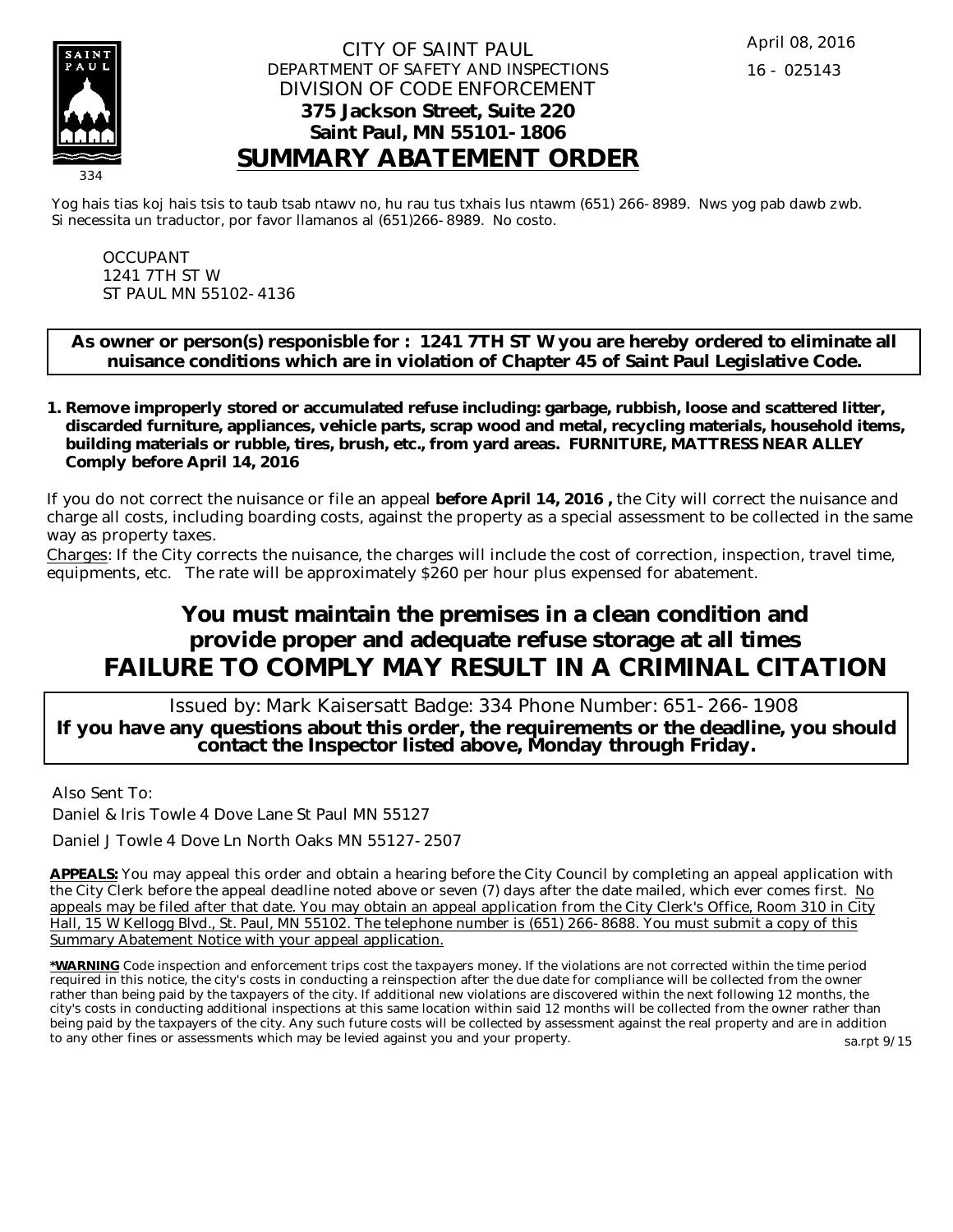

#### CITY OF SAINT PAUL DEPARTMENT OF SAFETY AND INSPECTIONS DIVISION OF CODE ENFORCEMENT **375 Jackson Street, Suite 220 Saint Paul, MN 55101-1806 SUMMARY ABATEMENT ORDER**

Yog hais tias koj hais tsis to taub tsab ntawv no, hu rau tus txhais lus ntawm (651) 266-8989. Nws yog pab dawb zwb. Si necessita un traductor, por favor llamanos al (651)266-8989. No costo.

DANIEL & IRIS TOWLE 4 DOVE LANE ST PAUL MN 55127

**As owner or person(s) responisble for : 1241 7TH ST W you are hereby ordered to eliminate all nuisance conditions which are in violation of Chapter 45 of Saint Paul Legislative Code.**

**Remove improperly stored or accumulated refuse including: garbage, rubbish, loose and scattered litter, 1. discarded furniture, appliances, vehicle parts, scrap wood and metal, recycling materials, household items, building materials or rubble, tires, brush, etc., from yard areas. FURNITURE, MATTRESS NEAR ALLEY Comply before April 14, 2016**

If you do not correct the nuisance or file an appeal **before April 14, 2016 ,** the City will correct the nuisance and charge all costs, including boarding costs, against the property as a special assessment to be collected in the same way as property taxes.

Charges: If the City corrects the nuisance, the charges will include the cost of correction, inspection, travel time, equipments, etc. The rate will be approximately \$260 per hour plus expensed for abatement.

# **You must maintain the premises in a clean condition and provide proper and adequate refuse storage at all times FAILURE TO COMPLY MAY RESULT IN A CRIMINAL CITATION**

 Issued by: Mark Kaisersatt Badge: 334 Phone Number: 651-266-1908 **If you have any questions about this order, the requirements or the deadline, you should contact the Inspector listed above, Monday through Friday.**

Also Sent To: **Occupant** 

Daniel J Towle 4 Dove Ln North Oaks MN 55127-2507

**APPEALS:** You may appeal this order and obtain a hearing before the City Council by completing an appeal application with the City Clerk before the appeal deadline noted above or seven (7) days after the date mailed, which ever comes first. No appeals may be filed after that date. You may obtain an appeal application from the City Clerk's Office, Room 310 in City Hall, 15 W Kellogg Blvd., St. Paul, MN 55102. The telephone number is (651) 266-8688. You must submit a copy of this Summary Abatement Notice with your appeal application.

**\*WARNING** Code inspection and enforcement trips cost the taxpayers money. If the violations are not corrected within the time period required in this notice, the city's costs in conducting a reinspection after the due date for compliance will be collected from the owner rather than being paid by the taxpayers of the city. If additional new violations are discovered within the next following 12 months, the city's costs in conducting additional inspections at this same location within said 12 months will be collected from the owner rather than being paid by the taxpayers of the city. Any such future costs will be collected by assessment against the real property and are in addition to any other fines or assessments which may be levied against you and your property. sa.rpt 9/15